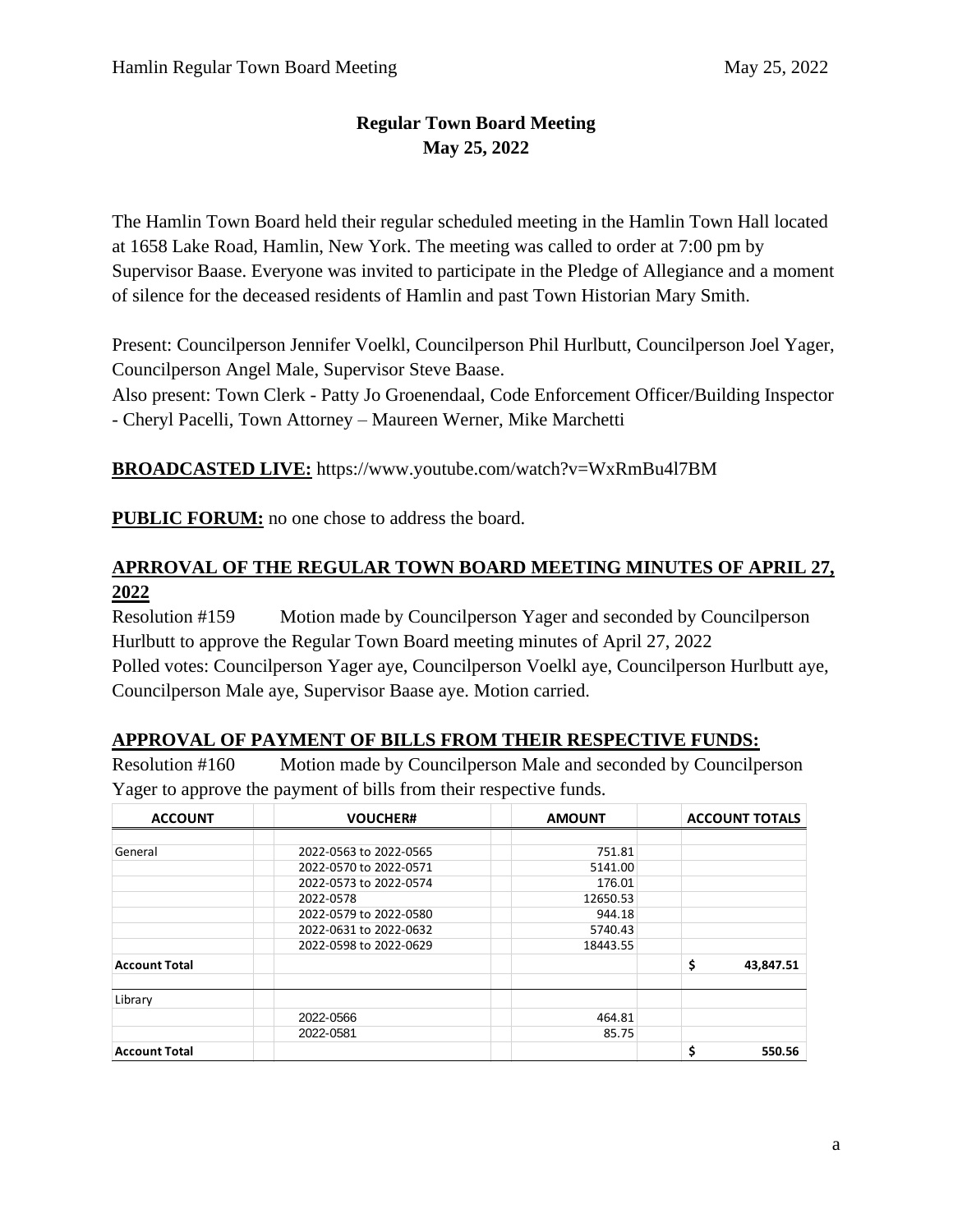| 2022-0587 to 2022-0597 | 10103.34                                                                                                      |                                                         |           |
|------------------------|---------------------------------------------------------------------------------------------------------------|---------------------------------------------------------|-----------|
|                        |                                                                                                               | \$                                                      | 10,103.34 |
|                        |                                                                                                               |                                                         |           |
|                        | 51.43                                                                                                         |                                                         |           |
| 2022-0582              | 36.34                                                                                                         |                                                         |           |
| 2022-0633              | 60.11                                                                                                         |                                                         |           |
| 2022-0584 to 2022-0586 | 653.20                                                                                                        |                                                         |           |
|                        |                                                                                                               | \$                                                      | 801.08    |
| 2022-0634              | 1914.06                                                                                                       |                                                         |           |
|                        |                                                                                                               | \$                                                      | 1,914.06  |
| 2022-0568              | 122.10                                                                                                        |                                                         |           |
|                        |                                                                                                               | \$                                                      | 122.10    |
|                        |                                                                                                               |                                                         |           |
| 2022-0569              | 122.10                                                                                                        |                                                         |           |
| 2022-0583              | 15423.42                                                                                                      |                                                         |           |
|                        |                                                                                                               | \$                                                      | 15,545.52 |
|                        |                                                                                                               |                                                         |           |
|                        |                                                                                                               |                                                         |           |
|                        |                                                                                                               |                                                         |           |
|                        |                                                                                                               | \$                                                      | 3,961.31  |
|                        |                                                                                                               |                                                         |           |
| 2022-0572              | 667.00                                                                                                        |                                                         |           |
| 2022-0630              | 674.62                                                                                                        |                                                         |           |
| 2022-0637              | 432.68                                                                                                        |                                                         |           |
|                        |                                                                                                               | \$                                                      | 1,774.30  |
| Amazon                 | 1088.85                                                                                                       |                                                         |           |
| Big Mike's Motor Pool  | 88.45                                                                                                         |                                                         |           |
| Crosby's               | 26.00                                                                                                         |                                                         |           |
|                        | 481.29                                                                                                        |                                                         |           |
|                        |                                                                                                               |                                                         |           |
|                        |                                                                                                               |                                                         |           |
|                        |                                                                                                               |                                                         |           |
|                        |                                                                                                               |                                                         | 1,953.12  |
|                        |                                                                                                               | \$                                                      | 80,572.90 |
|                        | 2022-0575<br>2022-0562<br>2022-0567<br>2022-0638<br>GoDaddy<br>ICC<br>Webstaurant<br><b>US Postal Service</b> | 1982.80<br>19.50<br>1959.01<br>145.00<br>116.15<br>7.38 | \$        |

Polled votes: Councilperson Yager aye, Councilperson Voelkl aye, Councilperson Hurlbutt aye, Councilperson Male aye, Supervisor Baase aye. Motion carried.

### **APRROVAL OF THE REGULAR TOWN BOARD MEETING MINUTES OF MAY 9, 2022**

Resolution #161 Motion made by Councilperson Yager and seconded by Councilperson Voelkl to approve the Regular Town Board meeting minutes of May 9, 2022

Polled votes: Councilperson Yager aye, Councilperson Voelkl aye, Councilperson Hurlbutt aye, Councilperson Male aye, Supervisor Baase aye. Motion carried.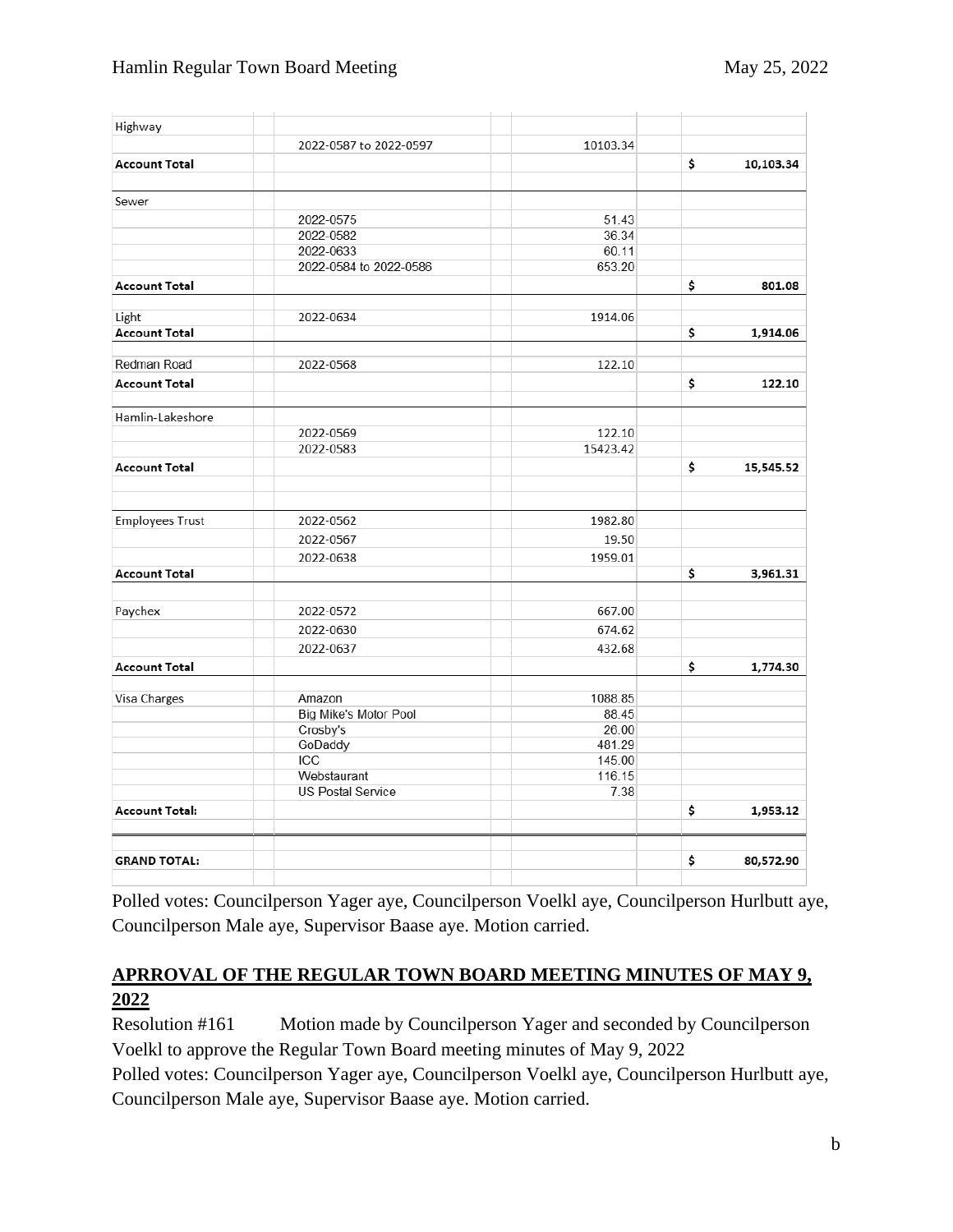#### **APRROVAL OF THE PUBLIC HEARING MINUTES OF MAY 5, 2022**

Resolution #162 Motion made by Councilperson Yager and seconded by Councilperson Hurlbutt to approve the Public Hearing minutes of May 9, 2022

Polled votes: Councilperson Yager aye, Councilperson Voelkl aye, Councilperson Hurlbutt aye, Councilperson Male abstained, Supervisor Baase aye. Motion carried.

### **CORRESPONDENCE:**

- a. Press Release Town of Hamlin Students Awarded Scholarships
- b. C Zone NEWS WEEKLY 5.12.22
- c. 2022.05.11 Charter Program Notice (ShopHQ replaced w.QVC3)lk

#### **APPOINT BERNARD J. MAIER AS THE NEW TOWN OF HAMLIN FIRE MARSHALL EFFECTIVE JUNE 1, 2022**

Resolution #163 Motion made by Councilperson Hurlbutt and seconded by Councilperson Yager to appoint Bernard J. Maier as the new Town of Hamlin Fire Marshall effective June 1, 2022, to fill the rest of the yearly term left by the retiring Fire Marshall.

Polled votes: Councilperson Yager aye, Councilperson Voelkl aye, Councilperson Hurlbutt aye, Councilperson Male aye, Supervisor Baase aye. Motion carried.

## **APPOINT MICHAEL J. MARCHETTI AS THE NEW TOWN OF HAMLIN DEPUTY FIRE MARSHALL EFFECTIVE JUNE 1, 2022**

Resolution #163 Motion made by Councilperson Voelkl and seconded by Councilperson Yager to appoint Michael J. Marchetti as the new Town of Hamlin Deputy Fire Marshall effective June 1, 2022.

Polled votes: Councilperson Yager aye, Councilperson Voelkl aye, Councilperson Hurlbutt aye, Councilperson Male aye, Supervisor Baase aye. Motion carried.

# **APPROVAL OF BUDGET TRANSFERS**

Resolution #164 Motion made by Councilperson Male and seconded by Councilperson Yager to approve the Following Budget Transfers:

General - AA

From Account To Account To Account Amount 7150.44 Cable Special Projects 1940.20 Purchase of Land \$15,356.15 Polled votes: Councilperson Yager aye, Councilperson Voelkl aye, Councilperson Hurlbutt aye, Councilperson Male aye, Supervisor Baase aye. Motion carried.

## **ACCEPT RESIGNATION OF PLANNING BOARD MEMBER LINDA DERUE**

Resolution #165 Motion made by Councilperson Yager and seconded by Councilperson Hurlbutt to accept resignation of Planning Board Member Linda DeRue effective June 30, 2022.